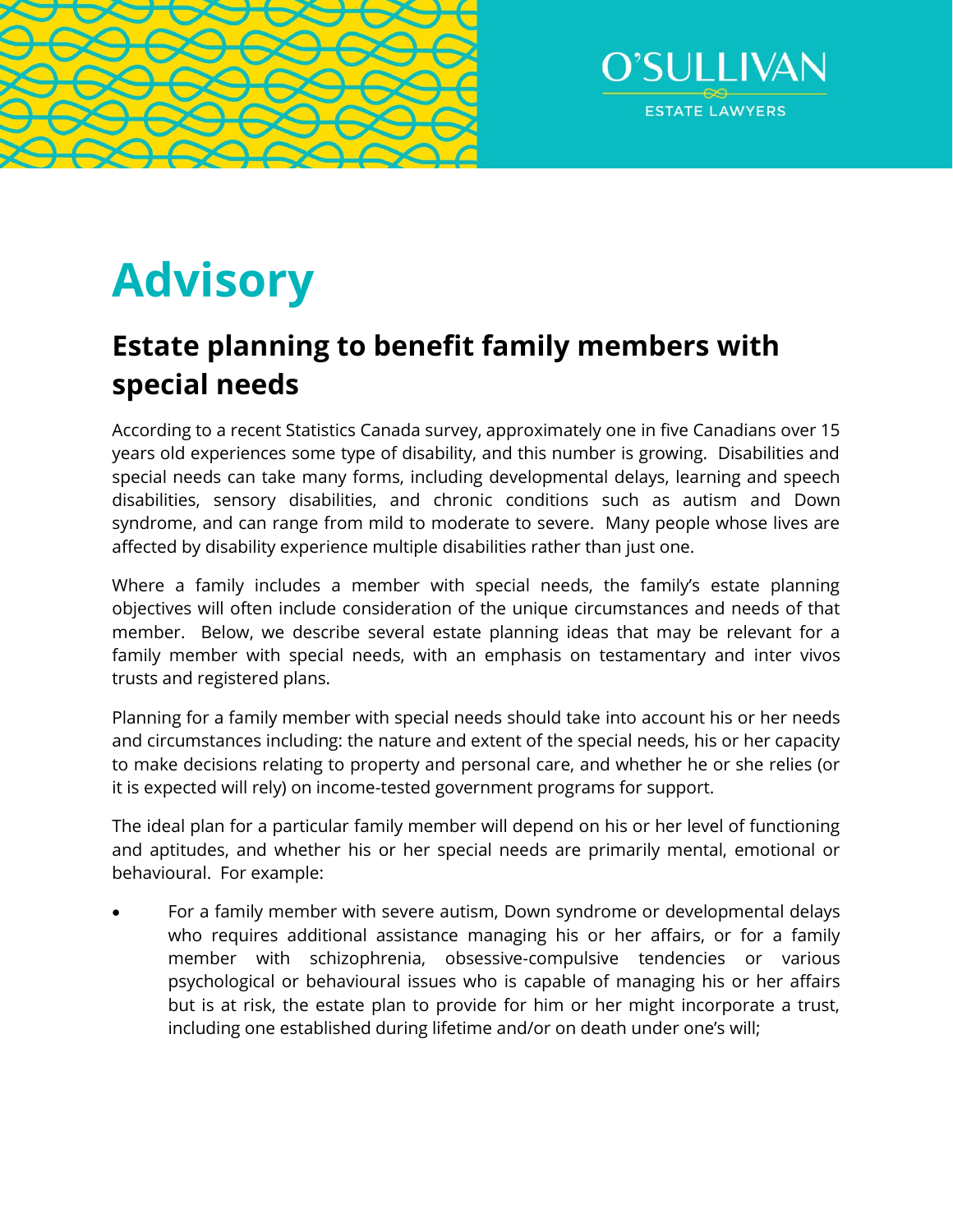

- For a family member with a severe physical disability affecting vision, speaking, hearing or mobility, who qualifies for the disability tax credit, the plan might incorporate establishment of and transfers to a registered disability savings plan; and
- For a family member with a physical infirmity, or a family member with Asperger or Tourette syndrome who functions at a high level, is capable of managing property, and likely will be able to be financially self-sufficient, the plan might incorporate a gift of property outright under one's will or by joint ownership with right of survivorship.

A plan may utilize several appropriate strategies to meet the family member's anticipated needs. Important considerations are: whether the family member is expected to have or has the capacity to manage his or her own property, will be or is employable and financially self-sufficient, and will be or is able to make his or her own decisions concerning personal care. Additional protective measures may be required, such as ensuring the special needs family member has a power of attorney for property or personal care if capable of making one, or legal guardianship of him or her where an adult family member with special needs lacks the capacity to manage his or her own property or make personal care decisions at the relevant time.

Planning for the family member with special needs requires consideration of whether he or she is expected to rely on income-tested government support. For example, the Ontario Disability Support Program ("ODSP") provides qualifying low-income adults having a disability with income support and medical benefits in excess of the Ontario Health Insurance Program. To qualify for ODSP, a person must demonstrate financial need in respect of both income and assets, using relatively low thresholds, although certain income and assets are exempt for the purposes of qualifying for ODSP. However, non-exempt asset thresholds were increased in September of 2017, to \$40,000 for an individual and \$50,000 for a couple, and further exemptions and clarifications for existing exemptions were added, allowing for more flexibility for ODSP recipients. Qualifying individuals may be entitled to income support (for a single person with no spouse or dependants, approximately \$1,169 per month) and medical benefits such as drug coverage, dental coverage, and certain medical supplies, as well as other special needs benefits. It is possible to plan gifts for an adult family member with special needs in a manner which best preserves his or her eligibility for ODSP benefits where this is considered desirable.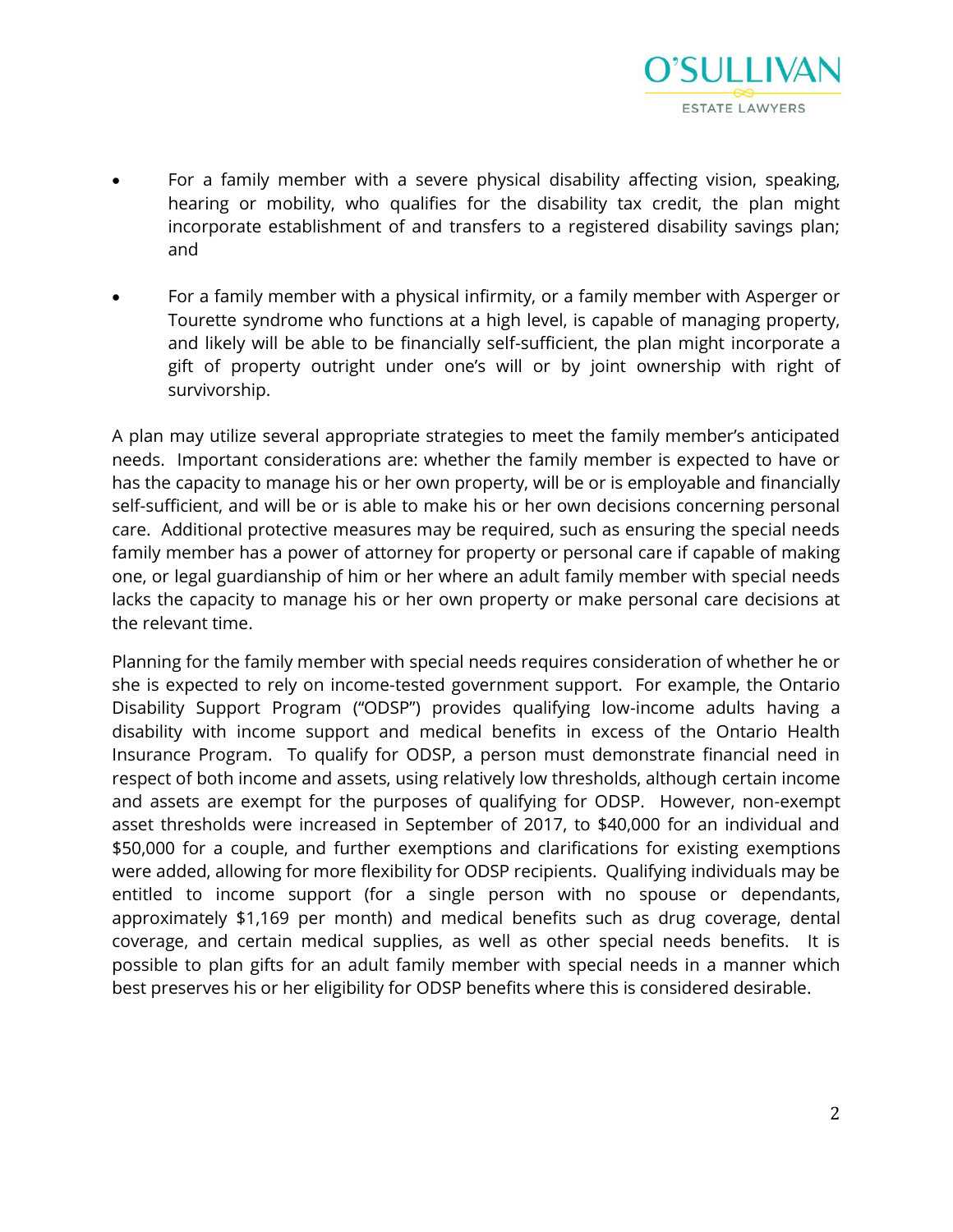

### **ESTATE PLANNING TECHNIQUES**

#### **Assets Held in a Testamentary or Inter Vivos Trust Including a "Henson" Trust**

A trust is a relationship in which title to property is transferred to a person (the "trustee") who holds the property for the benefit of others (the "beneficiaries"). Typically, the terms of a trust are set out in a written trust agreement: for example, how the property is to be held and managed, and how, when and to whom it is to be distributed. A trust may be established during the transferor's (the "settlor's") lifetime (an "inter vivos" trust) or under a settlor's will (a "testamentary trust"), in which case it takes effect upon death. A trust set out in a will may also be funded with the proceeds of a life insurance policy or a registered plan such as a registered retirement savings plan ("RRSP").

A trust is a flexible and powerful planning tool. Its terms can be customized for various circumstances, and it is suitable for a special needs family member who requires additional assistance or protection in the management of his or her property: for example, because of severe autism, Down syndrome or developmental delays, or because of schizophrenia, obsessive-compulsive tendencies or various psychological or behavioural issues. If an adult family member is capable of participating in decisions, and it is appropriate and advantageous for him or her to do so, the trust terms can also facilitate the family member's involvement.

Inter vivos and testamentary trusts are considered separate taxpayers and are taxed at the highest marginal rate of tax on any income not payable or paid to a beneficiary in the year it is earned. It is possible to reduce the overall amount of tax owing with respect to income earned in a trust by "sprinkling" it among a group of beneficiaries who would then be taxed on the income at their own graduated tax rates.

However, in certain circumstances a "preferred beneficiary election" can be made by a trust which allows for the trust to deduct income accumulated on behalf of a beneficiary who is considered a "preferred beneficiary". A preferred beneficiary is an individual who is the settlor, spouse, former spouse, child, grandchild, or great-grandchild of the settlor who (1) is eligible for the disability tax credit, or (2) has attained at least age 18 and is a dependant of their spouse, parent or grandparent by reason of mental or physical infirmity, and does not have income that exceeds the basic personal amount for the year. With respect to an inter vivos trust, the effect of this election is that the trust can be taxed at the lower marginal tax rate of the beneficiary rather than the highest marginal rate of tax.

A testamentary trust, though, that qualifies as a "qualified disability trust" is taxed based on graduated tax rates, which allows income to be split between the trust and the beneficiaries. As well, since income retained in the trust will be taxed in a manner similar to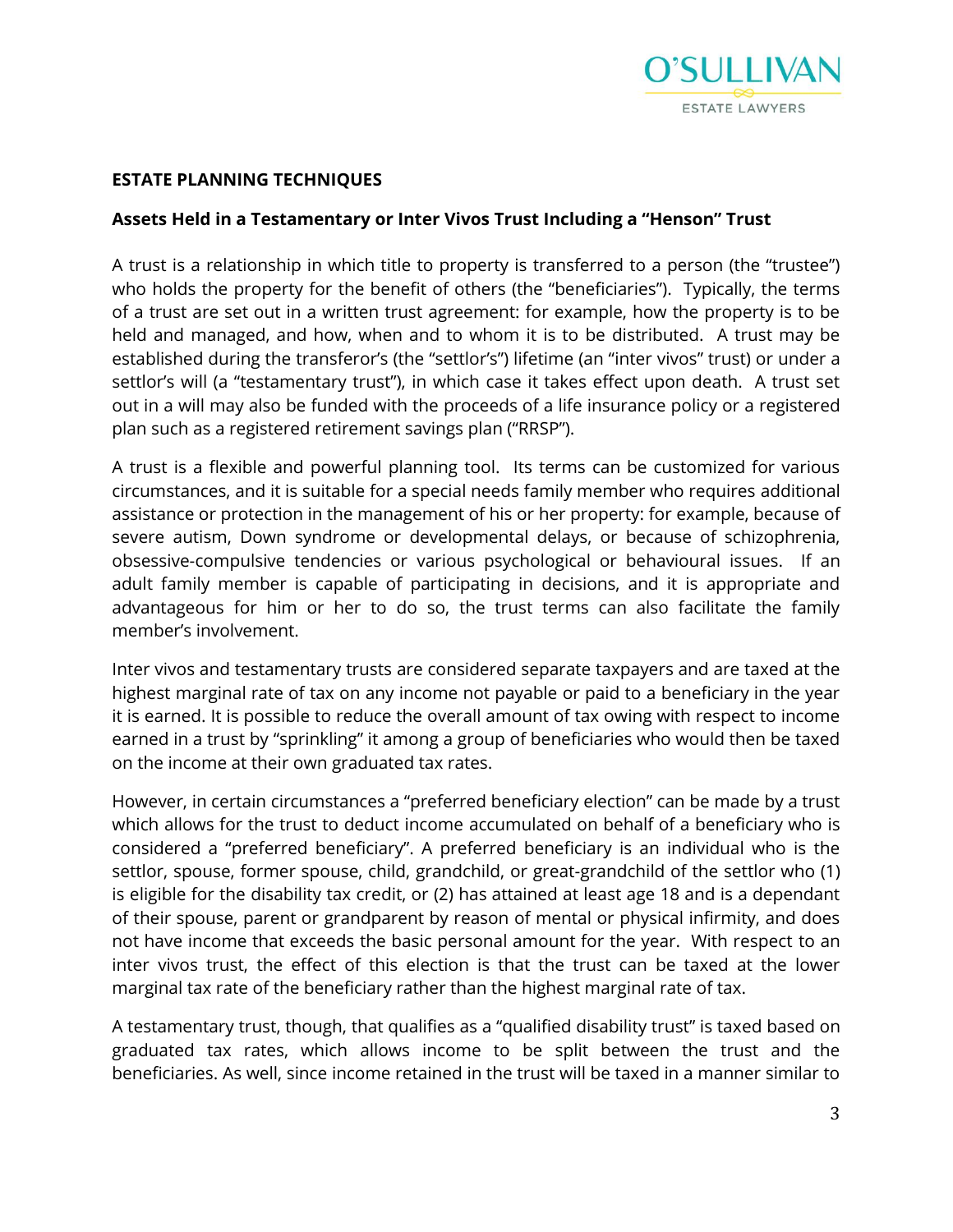

individuals (with a few differences), the incentive to pay out income in order to reduce overall taxes is reduced, which is helpful and provides flexibility as it is not always appropriate to pay income to a beneficiary.

To qualify as a qualified disability trust, a beneficiary eligible for the federal disability tax credit must elect with the trustees of the trust on the trust's tax return for the trust to be a qualified disability trust, subject to certain other conditions. While persons who are ineligible for the federal disability tax credit may be beneficiaries of the trust, "recovery tax" will be owing where such beneficiaries receive any capital distributions from the trust. It will also be owing where there are no longer any electing beneficiaries alive or where there is no longer an electing beneficiary who is eligible for the federal disability tax credit. Recovery tax claws-back the tax savings associated with the trust being taxed at graduated tax rates, as opposed to the highest marginal tax rate, in an attempt to prevent nonelecting beneficiaries from benefiting from such favourable tax treatment.

Typical terms of a trust permit payments to a beneficiary from income and/or capital of the trust. Income earned in the trust may either be paid out or added to the capital of the trust. The trustee may have discretion as to the frequency and amounts of payments to be made for the benefit of the beneficiary. Where appropriate, the trust terms may provide for fixed annual or monthly payments to the beneficiary. The trust terms may also permit payments to third parties on behalf of the beneficiary or for loans to a beneficiary. Where appropriate, the terms of the trust may permit the beneficiary's participation in decision making about the trust assets and choice of trustees.

When planning a trust to benefit a family member with special needs, the trust must be drafted properly to meet one's objectives and the special needs family member's anticipated requirements. While the trust agreement may provide the trustees with broad discretion with respect to payments for the benefit of a family member, guiding principles for consideration by the trustees may be set out in a Letter of Wishes to assist the trustees in the exercise of their discretion. If a family member with possible special needs is young and it is not known what his or her future challenges may be, a broad discretion may be appropriate, with terms allowing for the trustees' ability to terminate the trust at an earlier time than the family member's death, should the protection of a trust not be necessary or otherwise advantageous, with guidelines set out in a companion Letter of Wishes with regard to one's wishes on these issues.

The use of a "Henson" trust has become popular in planning for family members with special needs, because it may permit generous payments to a family member without disentitling him or her to income-tested government assistance programs such as ODSP.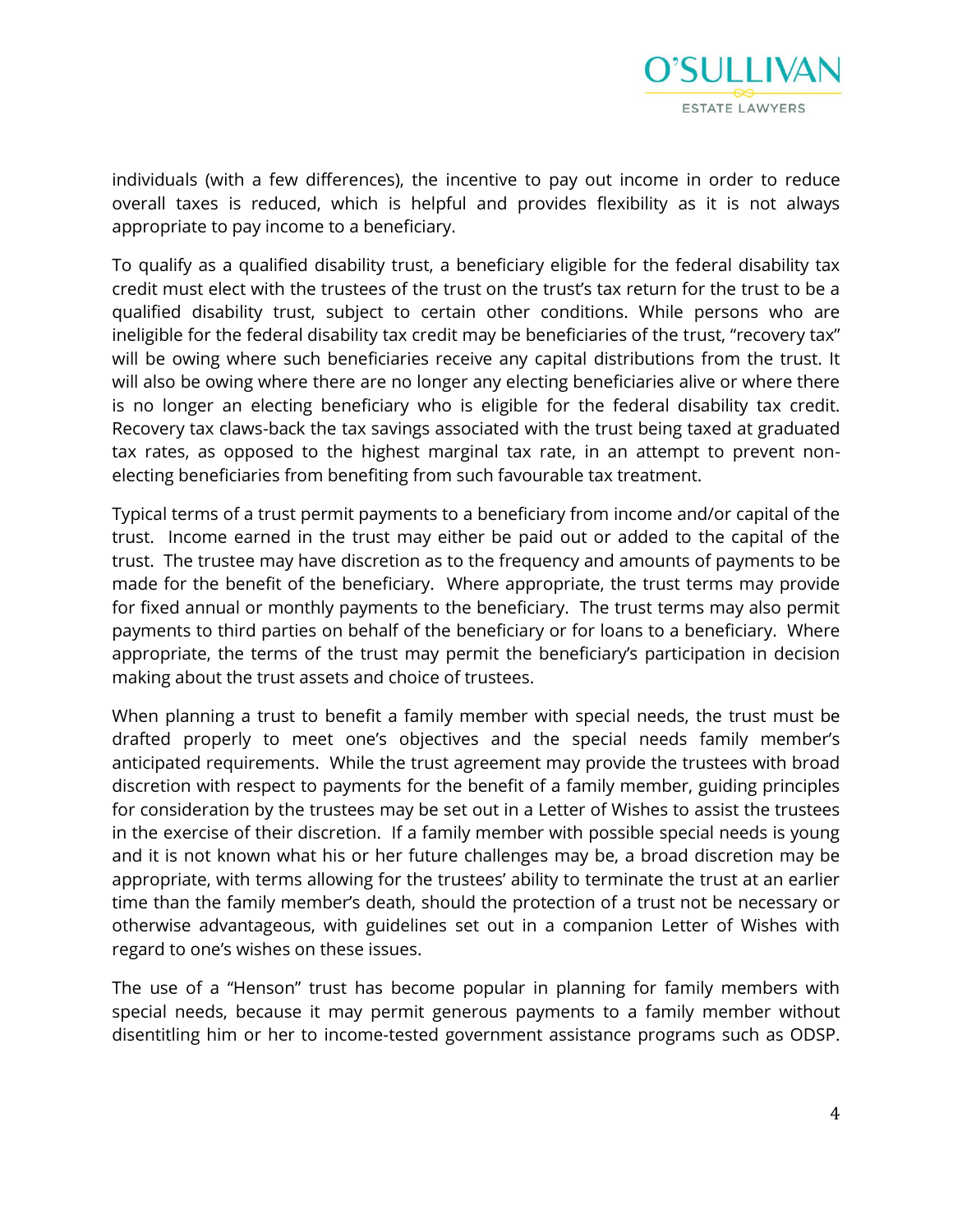

The term "Henson" trust is based on a case where this type of trust was employed. $^1$  A Henson trust is a discretionary trust which allows the trustees full discretion whether or not to make payments from income and capital to a beneficiary. The beneficiary must not have a vested right to receive income or capital from the trust. A Henson trust may be set up during one's lifetime or under one's will for the benefit of a special needs family member. Courts have held that a Henson trust is not an asset of the beneficiary for the purpose of social benefits such as ODSP because he or she is not legally entitled to enforce payments of income or capital from the trust. However, the treatment of Henson trusts in Canadian provinces other than Ontario may differ in this regard.

Beneficial interests in assets held in inheritance trusts and life insurance trusts are generally permissible for ODSP recipients, provided these are available to be used for the recipient's maintenance and the total trust capital available to the recipient from one or more such trusts (together with the cash surrender value of any life insurance policies which the recipient has) remains below \$100,000. The capital of the trust must be derived from an inheritance or from life insurance policy proceeds. If the family member relies on ODSP, payments from such a trust can be made for approved disability-related items or services and approved education or training expenses incurred because of a disability which are not reimbursed, and for other expenses within the allowable limits. The amount that can be paid out (other than for disability-related items, services, training or education that has been approved in advance) without jeopardizing ODSP is only \$10,000 in any twelve-month period, subject to reductions for other amounts received such as gifts or voluntary payments. Income from the trust may be capitalized without being considered income for the purpose of ODSP so long as the \$100,000 limit on trust capital is not reached.

### **Registered Disability Savings Plans**

A family member with special needs who qualifies for the federal disability tax credit (for example, being visually impaired or having a severe physical disability affecting speaking, hearing or mobility which markedly restricts the basic activities of daily living) may qualify to have a registered disability savings plan ("RDSP") held for him or her as a beneficiary. An RDSP provides a tax-assisted way to plan long-term for ongoing future payments for the family member. A parent or guardian of the family member with special needs or certain others may open an RDSP for the family member.

A limited amount may be contributed to a beneficiary's RDSP on a lifetime basis, currently up to \$200,000. Investment income earned in the plan is tax-free, and payments out of the plan are partially taxable. Income-tested government assistance may be available to match

l <sup>1</sup> *Ontario (Ministry of Community and Social Services) v. Henson* (1987), 28 E.T.R. 121 (Div. Ct.), affirmed (1989), 36 E.T.R. 192 (Ont. C.A.).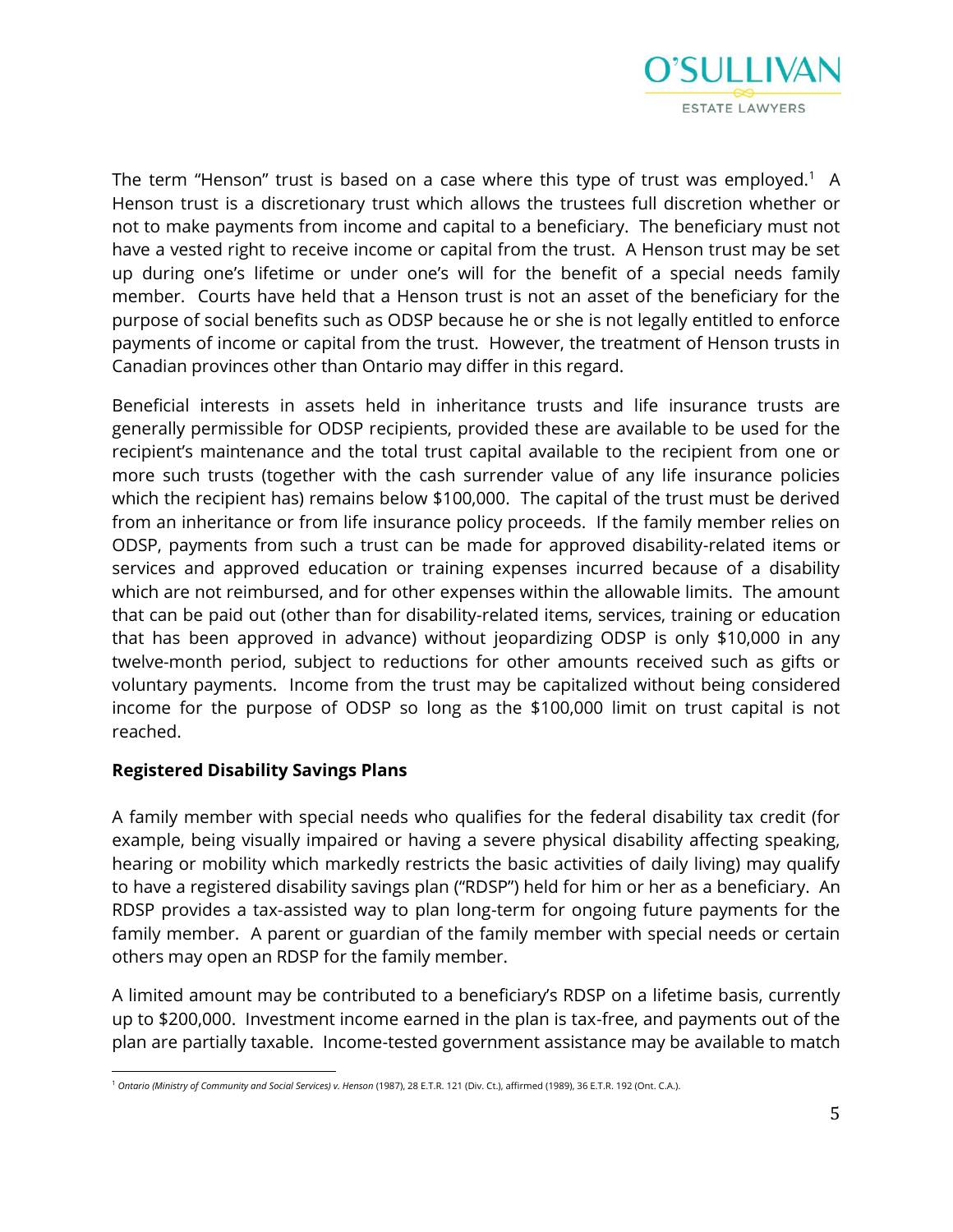

or enhance contributions to the plan. In addition, a parent or grandparent of a financially dependent child or grandchild who qualifies for an RDSP may rollover funds on death from certain registered plans into an RDSP for the child or grandchild.

An RDSP is a long-term savings vehicle which provides lifetime financial assistance to the beneficiary, typically in later life. Generally, to optimize benefits, savings should be held in the plan for at least ten years, although an exception may apply for a beneficiary with a shortened life expectancy. RDSP income must be paid out beginning in the year the beneficiary turns 60 at the latest, and can be paid to the beneficiary or to his or her estate, subject to certain restrictions.

When choosing whether to provide for a family member with special needs by way of an RDSP, a parent should consider whether the family member is capable of making a will, or to whom any remaining proceeds of an RDSP plan would otherwise flow on an intestacy. For the purpose of ODSP, an RDSP is an exempt asset and RDSP payments exempt income; however, a beneficiary must include in his or her income certain funds transferred to his or her RDSP, in particular, funds transferred from certain registered plans to the RDSP.

A parent or grandparent may be able to make a tax advantageous gift upon death from his or her RRSP, Registered Retirement Income Fund ("RRIF"), or Registered Pension Plan ("RPP") for the benefit of a family member with special needs. Rollovers are also available from these registered plans to an RDSP of a dependent infirm child or grandchild, provided certain requirements are met. Among other requirements, there must be available contribution room in the child's or grandchild's RDSP and the child or grandchild must have been financially dependent on the deceased for support at the time of death due to a physical or mental infirmity. To qualify as financially dependent, typically, the child or grandchild's annual income for the preceding year may not exceed a specified amount (approximately \$12,069, indexed for inflation after 2010). Generally, the rolled-over funds are taxed upon being paid out from the RDSP.

### **Outright Gift By Will**

An individual may provide for a family member by an outright gift of property such as assets or money made under his or her will. An outright gift by will may be suitable where the family member has a physical infirmity, or has Asperger or Tourette syndrome and functions at a high level. It is typically appropriate where the family member is an adult with full capacity to manage property who is not relying on income-tested government income supports such as ODSP. The family member receives the property immediately upon the estate being administered, and may use it as he or she wishes.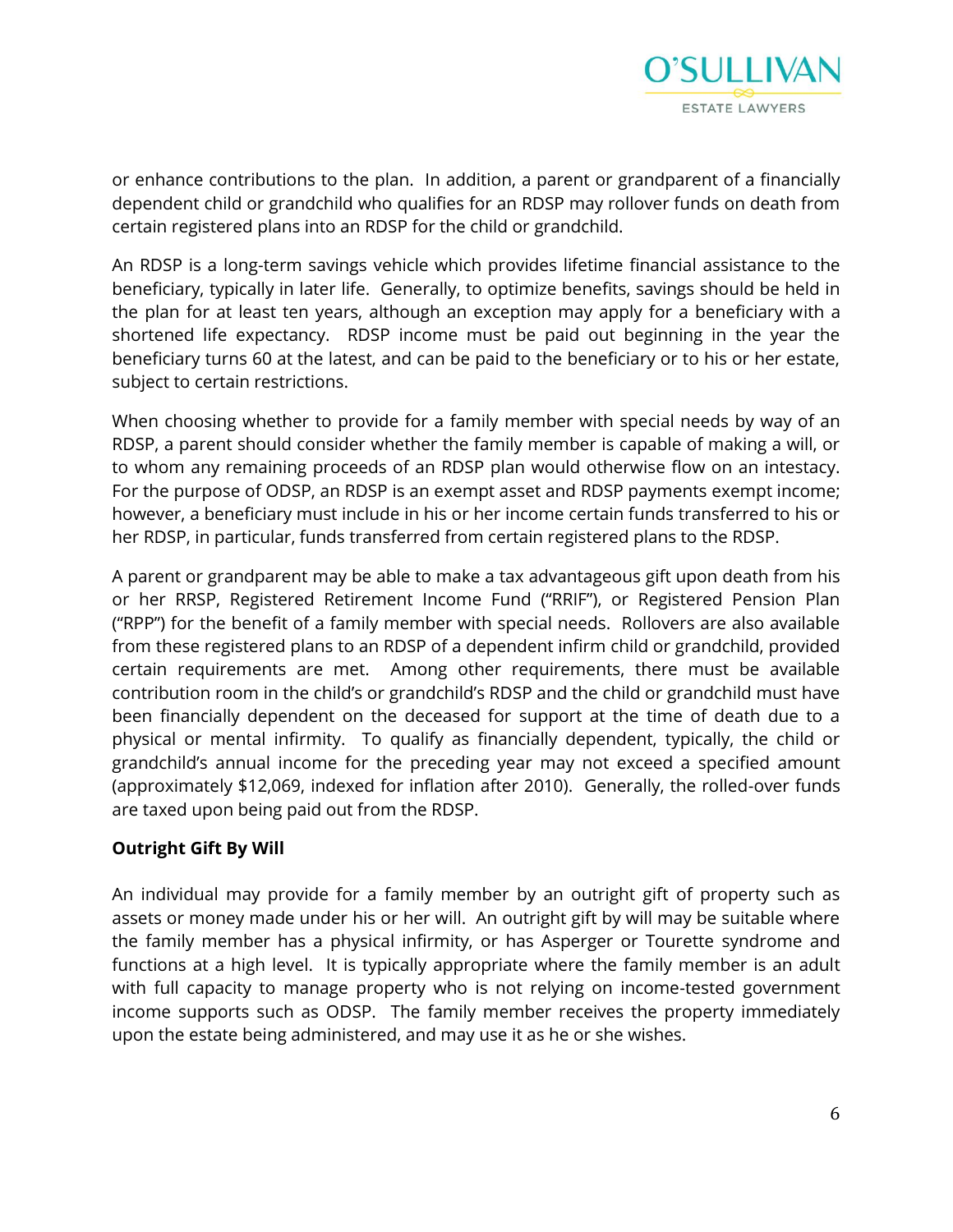

However, in many situations, an outright gift by will may not be appropriate. For example, monies gifted by will to a mentally incapable adult may have to be paid into court for his or her account or to such person's guardian of property, subject to certain exceptions.

Receiving a gift outright under a will, even of a small amount, may jeopardize receipt of ODSP, depending upon the size of the gift and whether it is considered an exempt asset or is included in income for the purpose of ODSP. As noted above, the ODSP asset limit for a single person is now \$40,000, exclusive of exempt assets. The exempt amount that can be received without being included in income is currently \$10,000, in any twelve-month period and includes various payments, notably gifts and payments from trusts. An additional exemption, discussed above, may apply to amounts up to \$100,000 held in one or more trusts where the trust capital was derived from an inheritance or a life insurance policy. Such a trust may be established in a will, in which case it forms an exempt asset and is not included in income, or by the ODSP recipient within six months of receiving an inheritance, in which case it may form an exempt asset. Although a principal residence is generally an exempt asset, and a gift used to purchase a primary residence or a vehicle or for first and last month's rent is now specifically exempt from the calculation of an individual's income, receipt of income to pay expenses for the residence could result in loss of ODSP eligibility.

## **Jointly Held Assets**

If assets are held "jointly with right of survivorship", generally, upon the death of the first joint owner to die assets pass to the surviving joint owner outside the estate by the nature of the legal title. While both co-owners are living, each can use and in part control the asset.

Accordingly, an individual may transfer property so that it is held jointly with right of survivorship with a family member with special needs, so that the property passes to that family member upon the individual's death. Like an outright gift, jointly held assets may be suitable where the family member has a physical infirmity, or has Asperger or Tourette syndrome and functions at a high level. This strategy is typically appropriate where the family member is over the age of majority and capable of managing property, and does not rely on income-tested government support. The family member should also be financially responsible, as he or she will receive partial control over the asset prior to the individual's death.

Care must be taken to properly plan and document the transfer into joint ownership in order to evidence the individual's intention to give the property to the family member with special needs. An important consideration is that such a transfer may have tax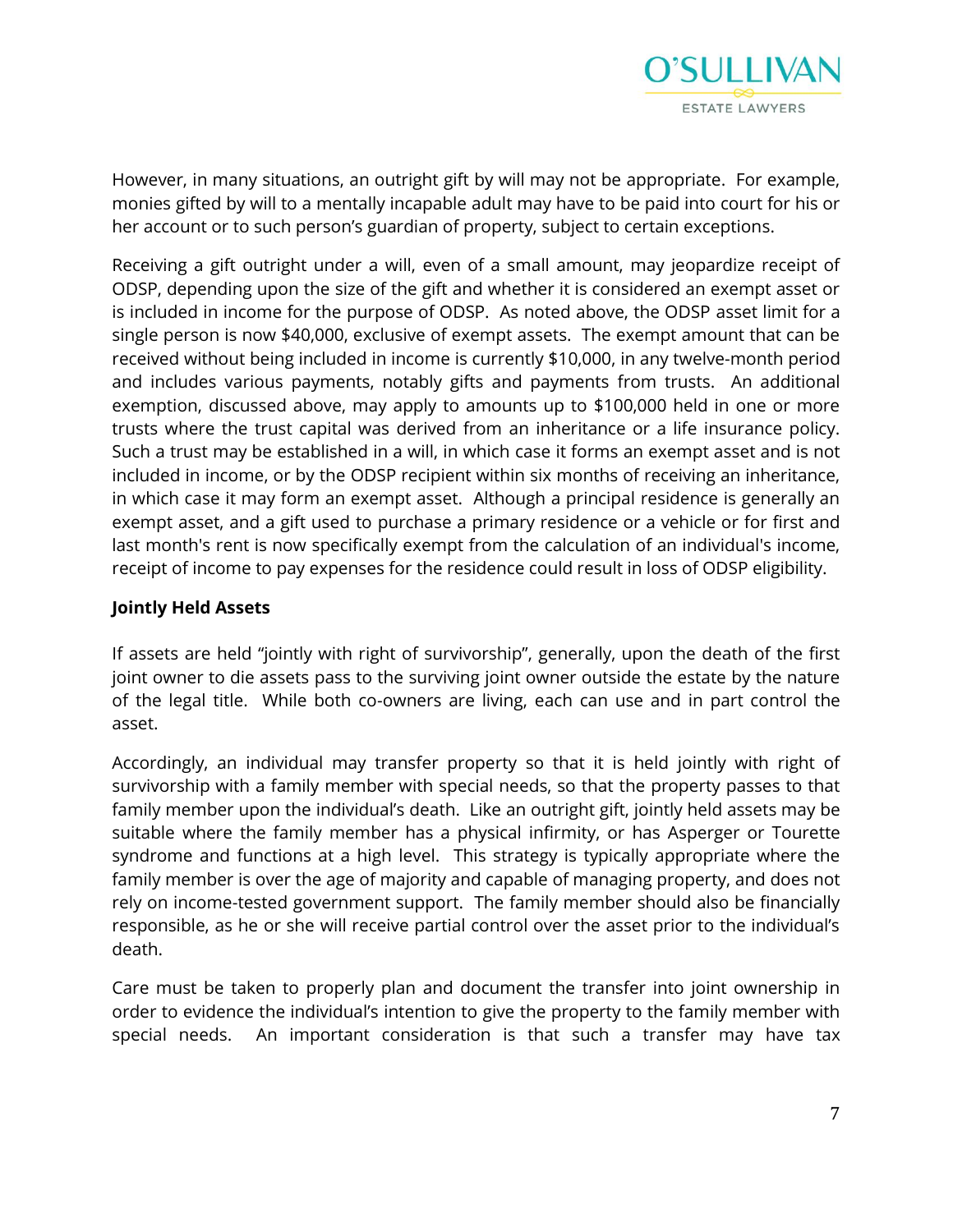

consequences resulting in a capital gain being triggered and resulting tax and it is important that professional advice be sought prior to any such transfer.

### **Planning Options for Registered Plans**

While generally the value of a registered plan must be included when calculating a deceased taxpayer's income for their year of death, there are certain exceptions, some of which apply when a registered plan is left for the benefit of a disabled dependent. The registered plan can be left outright to a spouse who can roll it over into the spouse's own registered plan. If the spouse is disabled, the funds can be used for the spouse's benefit as discussed below, by use of a lifetime benefit trust, as well as being available for a nondisabled spouse's retirement. The registered plan can also be used to purchase an eligible annuity for a minor child of the deceased, which may be of benefit where the child is also disabled, or a lifetime benefit trust can be used, as discussed below.

For disabled dependents, a deceased's registered plan can be transferred tax-free into an RDSP (discussed above) or RRSP for the dependent. Another option is to use the plan to purchase a qualifying trust annuity. This type of annuity, which is subject to specific rules, must be held by a lifetime benefit trust for the disabled individual who is a spouse, common-law partner, child or dependent grandchild of the deceased. The beneficiary of the lifetime benefit trust must have a mental infirmity, meaning the person must be dependent on another for care for a considerable period of time, and their dependency must arise from the mental infirmity.

These planning options can be combined with the others discussed in this Advisory to allow for discretion to be given to an executor or trustee to choose the best option for the disabled beneficiary, while minimizing income tax for the deceased's estate to the extent possible. Often it will not be clear what the best option will be until after death of the individual, so allowing discretion in this manner is often the best planning.

### **OTHER PLANNING TECHNIQUES**

### **Custody and Guardianship of Minors**

Where the family member with special needs is a minor child, his or her parent or legal guardian may wish to provide in a will for custody of the child's person and guardianship of the child's property should the parent be unable to care for him or her. It is important to consult with the prospective custodian(s) and guardian(s) to ensure that they are agreeable to taking on the role. The appointment of a custodian or guardian by will lasts for ninety days after the death of the testator, and may be extended to a permanent appointment by court application, subject to the discretion of the court. The will may also provide for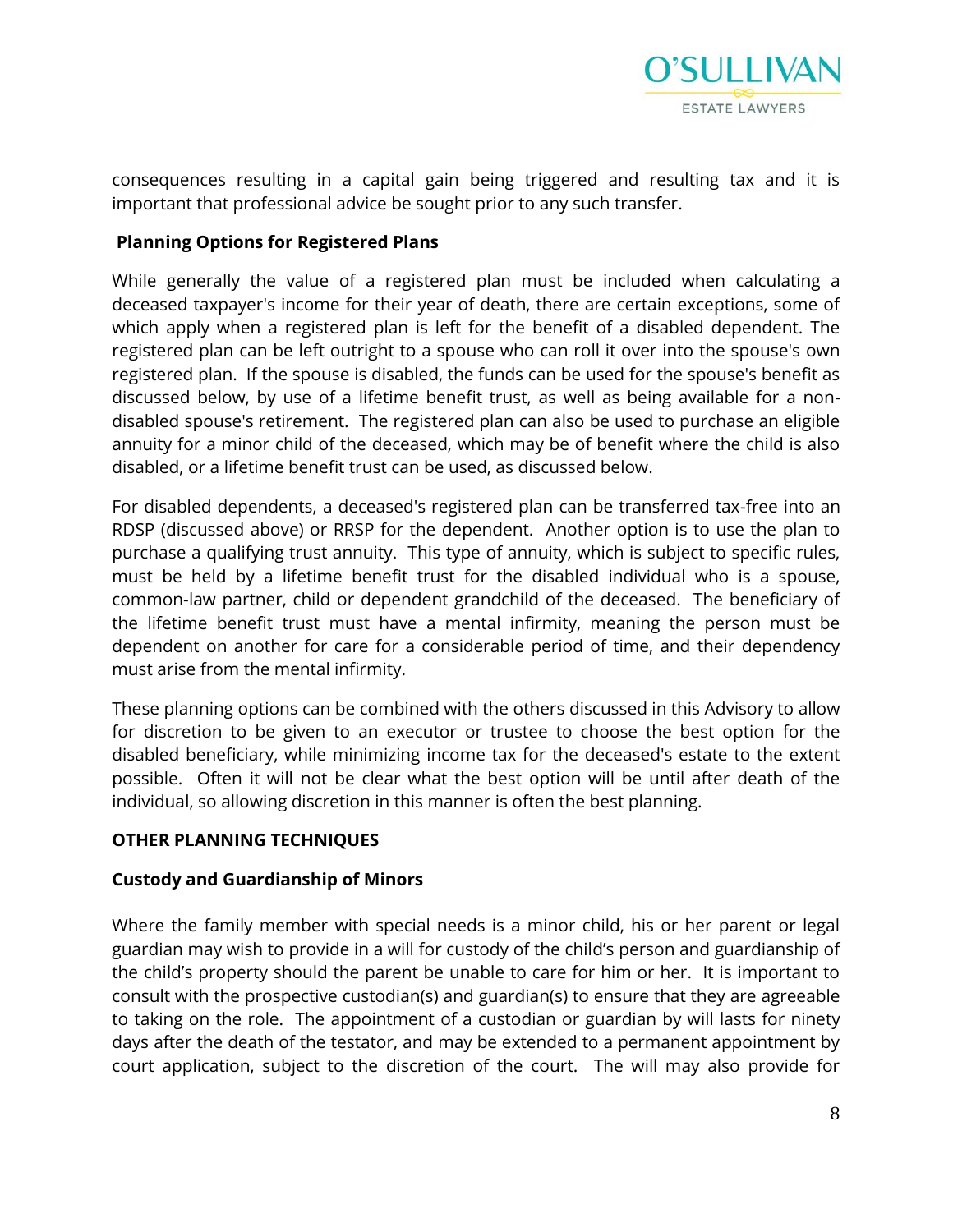

payments to the guardian on behalf of the minor, including in respect of any expenses occasioned by the custody and guardianship. Parents may also wish to outline using a Letter of Wishes guidelines to assist the guardians in their care and custody of the family member with special needs to better inform them on a myriad of personal care issues of which they need to be aware. As well, they may also wish to indicate that steps be taken upon the child's attaining majority for an application to be made for guardianship of property and for personal care.

### **Powers of Attorney and Guardianship of Adults**

Conversely, where the family member with special needs is an adult and mentally capable, it is strongly recommended that he or she create powers of attorney for property or personal care in order to permit others to manage property or personal decisions on her behalf should this be required in future.

A power of attorney is a legal document that can permit someone (an "attorney") to make decisions on behalf of another person (the "grantor"). In Ontario, there are two types of powers of attorney: for property and for personal care. The powers granted under each may be either general or limited in scope. The *Substitute Decisions Act* (Ontario) sets out the legislative framework for powers of attorney, including the rights and obligations relating to them.

A Continuing Power of Attorney for Property ("CPAP") permits the attorney to manage property, including assets and financial affairs, on behalf of the grantor, even after the grantor becomes unable to make these decisions for himself or herself. A person must be eighteen years of age and mentally capable to grant a CPAP. Although the CPAP takes effect immediately upon execution, it may be safely stored until the need to use it arises according to a written Direction. In managing property for the grantor, an attorney for property must act diligently and in good faith.

Where a person lacks the capacity to grant a power of attorney or to manage property, an application under the *Substitute Decisions Act, 1992* (Ontario) for the appointment of a guardian of property may be an alternative. However, court appointment of a guardian is time-consuming and intrusive and is generally not recommended where a power of attorney is a suitable alternative. In certain cases, depending on the nature of the family member's situation and medical condition and special needs, a guardianship may be more suitable as a permanent solution given a power of attorney can always be revoked by the person who made it. Like a trust, a power of attorney or guardianship for property permits another person to assist the family member with special needs in managing his or her property. A power of attorney or guardianship for property may be especially useful where